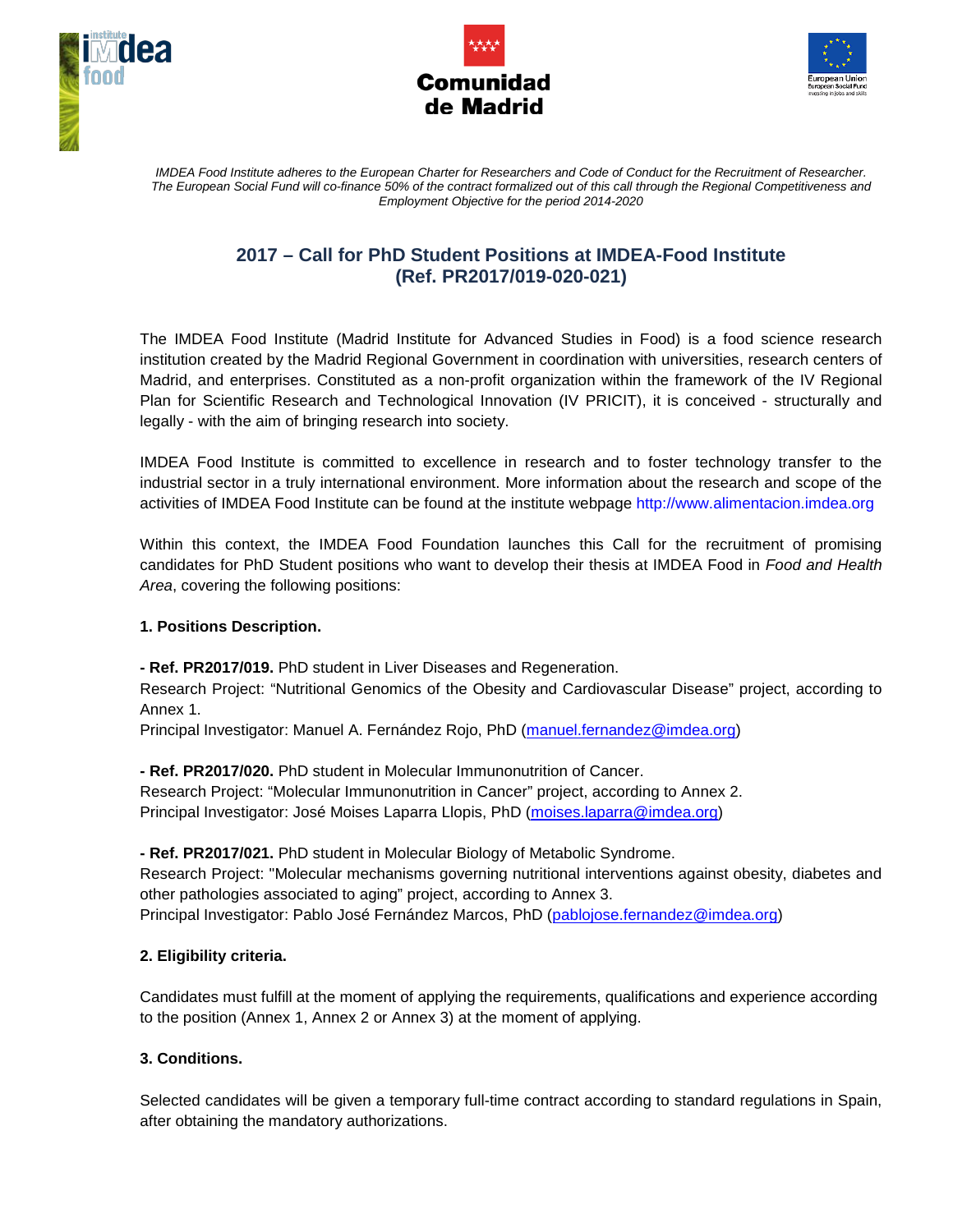





Level and salary are established according to internal categories.

The incorporation of the candidates to the IMDEA Food Institute is expected to be immediately after the selection process.

#### 4. **Evaluation and selection of candidates.**

Candidates will be selected based on the profiles described in Annex 1, Annex 2 or Annex 3 as appropriately outlined in their CV by a Selection Committee composed by scientist staff of IMDEA Food Institute. Ad-hoc experts could be participating in the process. The best-qualified applicants will be invited locally for an interview by the Selection Committee.

#### **5. Application.**

Interested candidates should submit their applications before 15 days (before 17:00 p.m. local time) counted from the day after the publication of this resolution on the website of the Foundation.

They must send by e-mail to rrhh.alimentacion@imdea.org, with the *Reference of the postition,* the following documents:

- 1. The **Request Form** (excel format) available at the Institute ́s website: [https://www.alimentacion.imdea.org/careers/predoctoral-researchers.](https://www.alimentacion.imdea.org/careers/predoctoral-researchers)
- *2. Curriculum Vitae (including a cover letter)*
- 3. Bachelor ́s degree qualifications: the university transcripts with the average grade.
- 4. Copy of the admission document to a Spanish PhD programme. If you do not have it yet, please indicate it in the Request Form and remember that it will be necessary at the moment of your incorporation to IMDEA food.
- 5. Copy of certificates of merits including in the CV.

Please be aware of the following: Only applications sent by e-mail to [rrhh.alimentacion@imdea.org](mailto:rrhh.alimentacion@imdea.org) and with all requested documentation will be taken into account in the process. Otherwise, the candidatures will not be able of being evaluated and will be rejected.

You will not be able to submit an application after the deadline.

The results of the selection process will be published in the IMDEA Food Institute's web page http://www.alimentacion.imdea.org and the selected candidate will be notified by e-mail. The selected candidates will receive a pre-contractual offer and - if he/she agrees with it - must accept it within five (5) days after notification.

#### **6. Trial period**

In the labour contracts a trial period will be established according to Collective Labour Agreement of the Foundation. If this trial period is not passed, previous rescission of the contract, the position could be offered to the next candidate in the list without a new selection process.